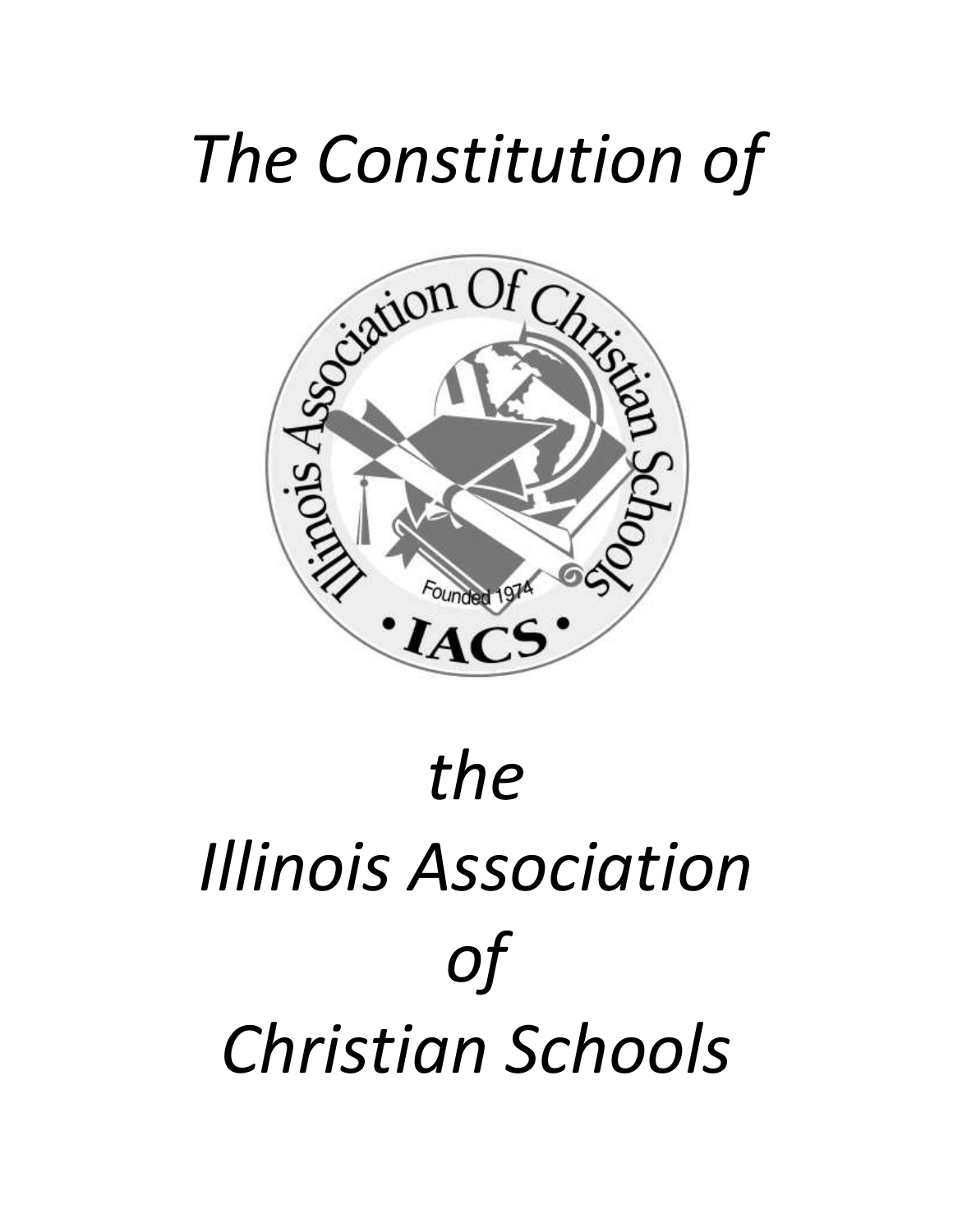# *ILLINOIS ASSOCIATION OF CHRISTIAN SCHOOLS*

200 N. Roselle Road Schaumburg, Illinois 60194 (847) 885-3230 • FAX (847) 885-3354

# **CONSTITUTION**

Adopted March 13, 1975 Revised August 3, 1976 Revised September 20, 1988 Revised September 18, 1990 Revised January 19, 1993 Revised November 21, 1995 Revised September 27, 2001 Revised March 20, 2003 Revised September 27, 2007 Revised April 2011 Revised September 27, 2012 Revised October 13, 2014 Revised October 27, 2017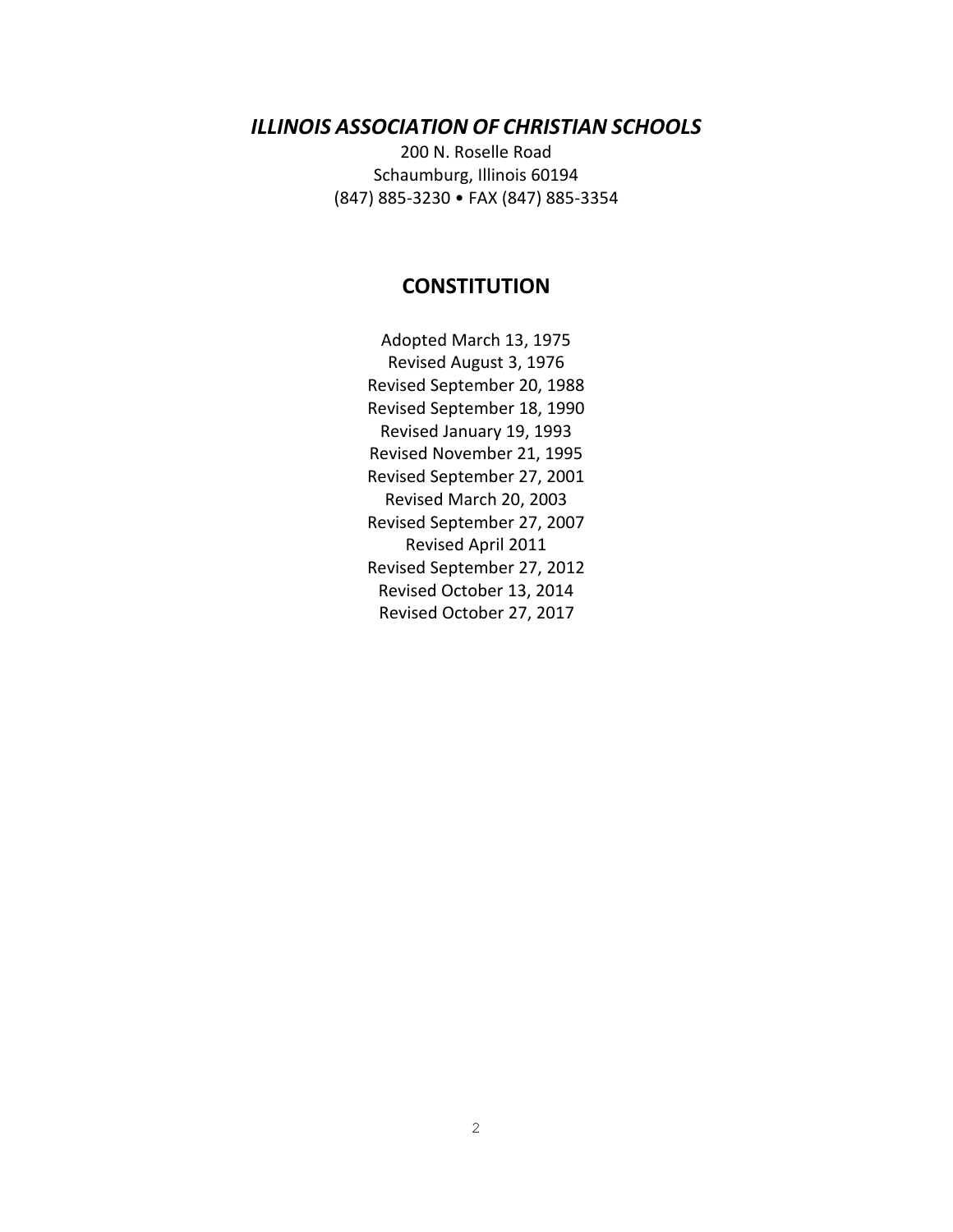#### *Article I: Name*

The name of this Not-for-Profit Corporation is the "Illinois Association of Christian Schools," hereafter referred to in this Constitution as the IACS.

#### *Article II: Purpose*

As stated in the Articles of Incorporation, the purpose or purposes for which IACS is organized are exclusively religious, charitable, and educational within the meaning of Section 501(c)(3) of the Internal Revenue Code (or the corresponding provision of any future United States internal revenue law), including but not limited to continuing to maintain an association of churches for the goal of promoting Christian Education through private Christian Schools, primarily those operating as directly-controlled ministries of churches but also those that share common religious bonds with those churches and church schools, including coordination of academic, music, artistic, and sports competitions among member schools. To extend that purpose statement for greater clarity, the general purposes and objectives of the IACS shall be the maintenance of such association of churches for the establishment, promotion, development, and protection of Christian schools and Christian education in the State of Illinois. The IACS will seek to promote Christian education that is spiritual, academically excellent, balanced, professional, and practical. It will encourage this through coordinated services and leadership. The IACS will seek to protect the rights of parents to choose Christian education and will seek to inform its members regarding potential threats to those parental freedoms. The IACS will also serve its member churches and schools in the areas of educational consultation, publications, legislative monitoring, educational workshops and conventions, academic and fine arts tournaments, athletic tournaments, and teacher placement.

#### *Article III: Doctrinal Statement of Faith*

- 1. **The Bible:** We believe in the plenary, verbal inspiration of the Bible, both the Old and New Testaments, and that it is our only rule for faith and practice.
- 2. **God:** We believe that God exists in three persons, the Father, the Son, and the Holy Spirit, and that all three are equal in Divine attributes.
- 3. **Jesus Christ:** We believe in the incarnation and virgin birth of our Lord Jesus Christ and His identification as the Son of God. We believe in His vicarious substitutionary death on the cross and the atonement for the sins of mankind by the shedding of His blood. We believe in the resurrection of His body from the tomb and His continual work of intercession for believers at the right hand of God the Father. We believe in His power to save men eternally from sin.
- 4. **Holy Spirit:** We believe that God the Holy Spirit calls, regenerates, baptizes, indwells, fills, and seals believers. We reject the modern Charismatic movement and its doctrine.
- 5. **Creation:** We believe in the Bible account of Creation, rather than the theory of evolution, and that creation was accomplished by the direct act of God.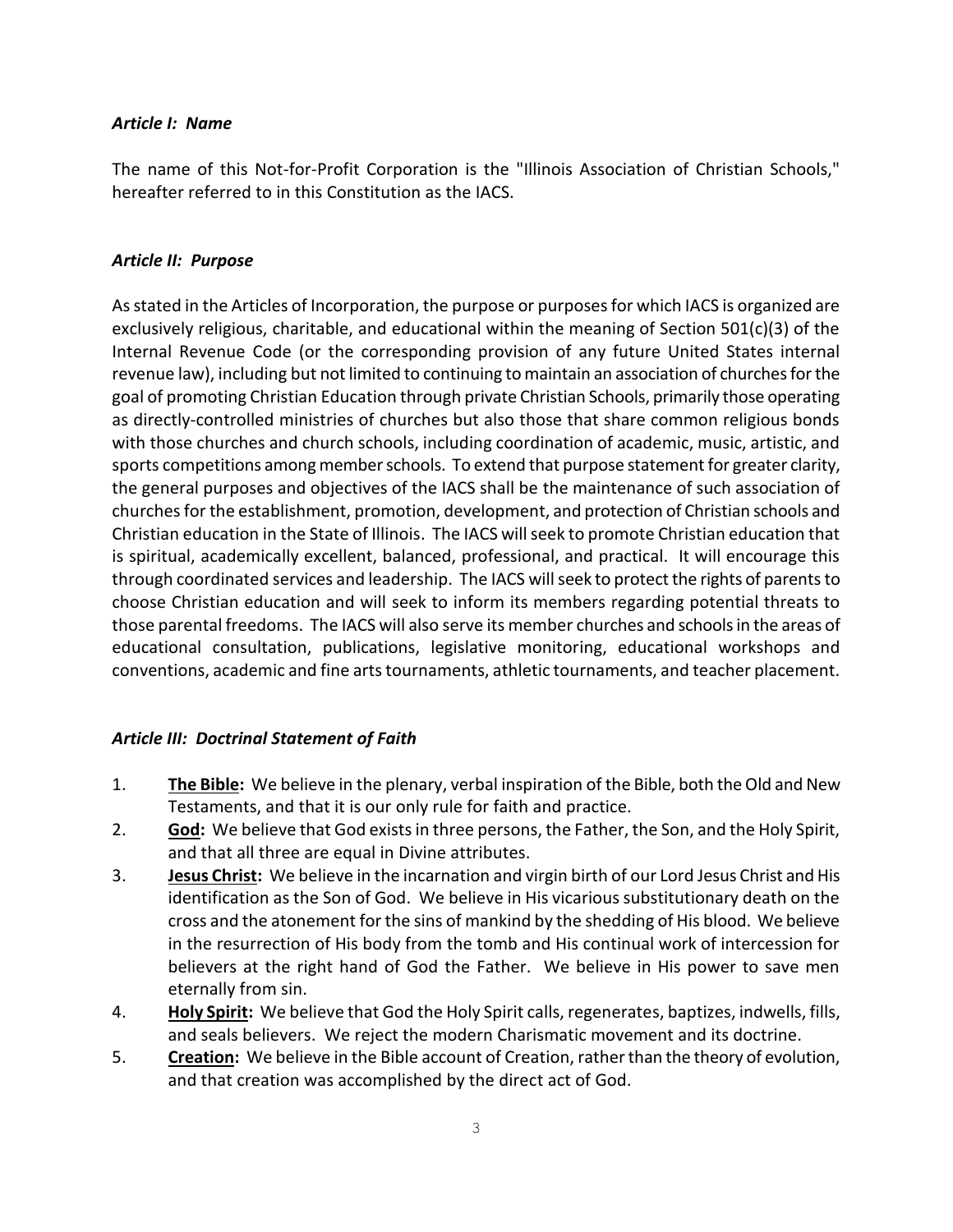- 6. **Man:** We believe that man became a fallen creature and that all men are born in sin and totally depraved, lost, and condemned to hell. In order to be saved, one must be saved by the new-birth experience of salvation by the grace of God through genuine faith in Jesus Christ as Lord and Savior.
- 7. **Future Things:** We believe in the imminent, pretribulational and premillenial return of Christ. We believe in the bodily resurrection of all the dead, the saved to a life of eternal glory and bliss in Heaven with God, and the unsaved to eternal judgment of conscious suffering and woe in the lake of fire.
- 8. **The Church and its Mission:** We believe that the local church is a body of believers carrying out its mission to win the lost and disciple believers. We further believe it is the God-given right of the parents to be responsible for the education and welfare of their children.
- 9. **Separation:** We believe in the Biblical doctrine of separation which encompasses three areas: the separation of the local church from all affiliation and fellowship with those who deny the truth of the "faith once delivered to the saints," the separation of the individual believer from all worldly practices and erring believers, and the separation of Church and State.

#### *Article IV: Philosophy of Education*

The IACS believes that true Christian education is Bible-based and Christ-centered, seeking to develop Christ-like character in the life of each student as Biblical principles are internalized.

We believe that God has given the responsibility to parents to "train up a child in the way he should go, "that Christian schools should support the parents in their responsibility, and that strong, Bible-believing churches should provide oversight to those Christian schools in their support of those parents. Each child is a unique individual created by God and should be directed to mature spiritually, to be loyal to God's Word, and to reach his full potential in light of God's will for his life.

We believe in traditional teacher-directed education, as opposed to progressive education's child-directed approach. Students should be challenged to think for themselves as they build Biblical convictions that will stand under the pressures of our modern culture. Christian schools should have as their goal the development of students who know Christ as their personal Savior, who have a desire to study and apply the Word of God, who willingly have dedicated their lives to the Lord, and who will develop personal standards of conduct and a lifestyle pleasing to the Lord.

We believe that educational methods and curricula should be evaluated in light of Biblical truth and that all materials and methods used in Christian schools should support the clear objectives of Christian education. Philosophies of humanism, atheism, materialism, and socialism should be clearly identified as contrary to Biblical teaching. Ideas that encourage freedom from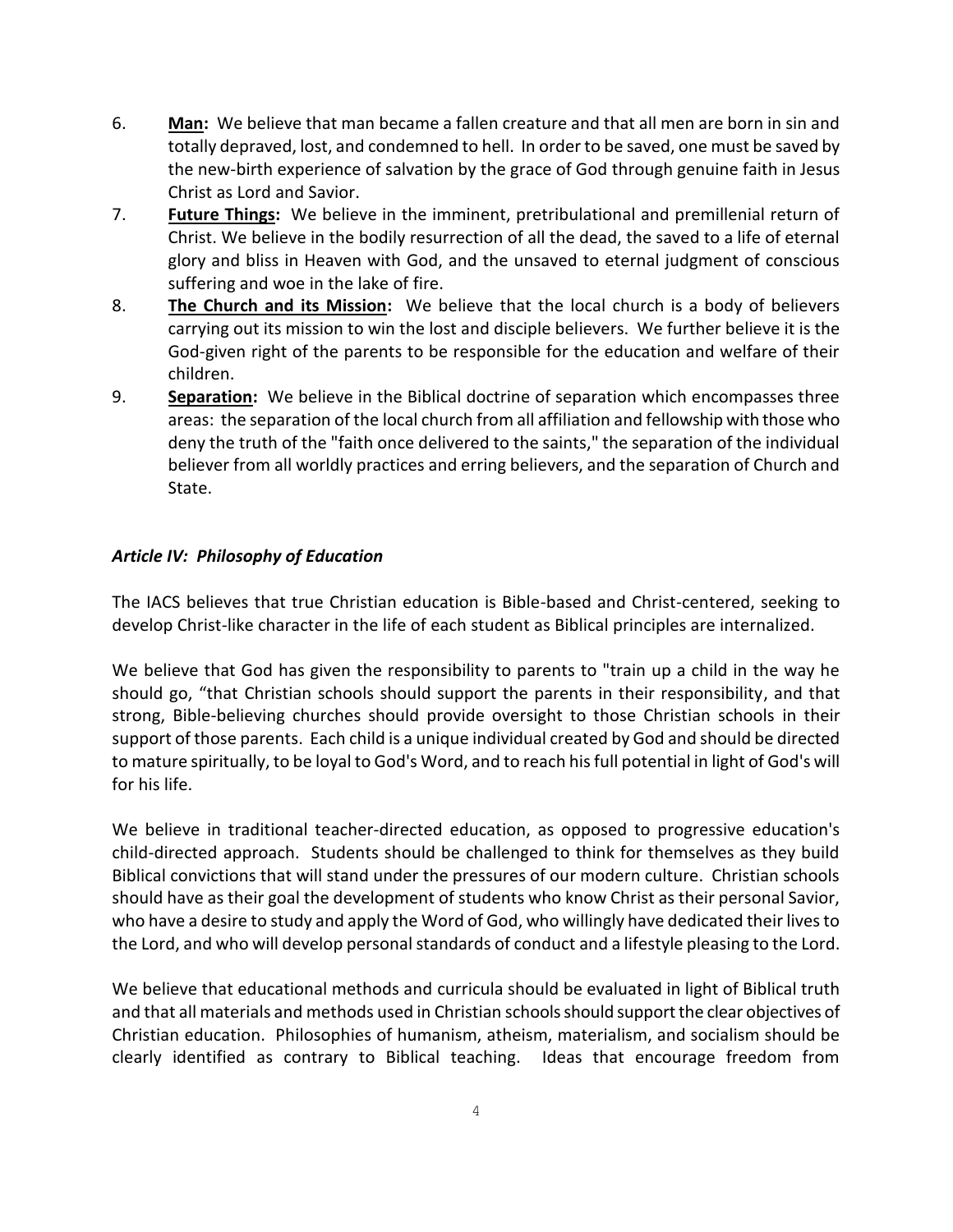responsibility, freedom from restraint, and young people to seek the world's goals and values should be clearly taught as wrong and damaging to the lives of young people

We believe that excellence in education should be the goal of each Christian school. A balanced, outstanding academic program should be joined by varied extracurricular activities that will give each student a well-rounded education and prepare him for a productive and successful life in society as he fulfills God's will. Serving others and faithfulness to a strong, Bible-believing church are logical outcomes to a proper and balanced Christian education.

In order to maintain faithfulness in the foregoing philosophies, we believe that each Christian school should be overseen by a godly and discerning governing board composed of individuals who exemplify the character traits we desire to inculcate in each student; and we further believe that is best accomplished by each of those governing board members maintaining a connection and submission to a strong, Bible-believing church.

# *Article V: Membership Policies*

Membership in the IACS is open to Christian schools who fully agree with the IACS Statement of Faith, Purpose, and Philosophy of Education, and who follow the established guidelines for joining the IACS.

#### **Membership Requirements:**

- 1. A school applying for membership must agree with the IACS Purpose, Doctrinal Statement of Faith, and Philosophy of Education.
- 2. A school must be willing to submit to all IACS guidelines and procedures set forth in the IACS Constitution.
- 3. A school must agree not to be a member of or be associated with the World Council of Churches, the National Council of Churches, the Charismatic Movement, the Ecumenical Movement, or the National Association of Evangelicals.
- 4. A school must agree to pay yearly dues as established by the executive committee and general membership of the IACS. Dues are assessed according to the number of students and employees in each school. All dues will be submitted to the IACS office, and the appropriate portion will be sent to the AACS to complete the membership process.
- 5. If at any point a member school chooses to associate with any of the above organizations, the member school will be dismissed immediately from the IACS.

#### **Membership Procedures:**

1. A school interested in joining the IACS must contact the IACS office for an application and membership information.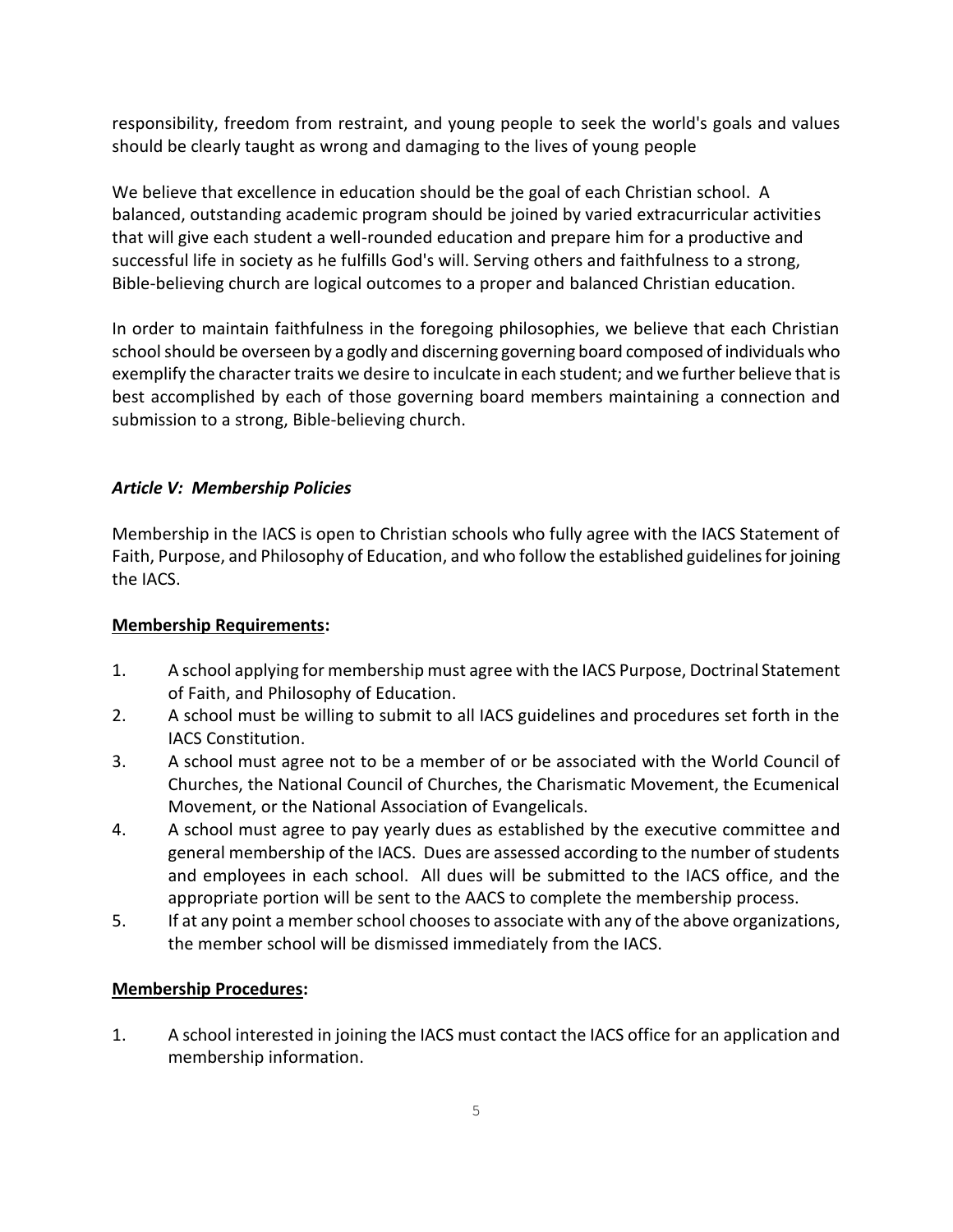- 2. The school must then submit the application form, a copy of the school and/or church constitution and by-laws, and a signed statement of agreement with the IACS Purpose, Doctrinal Position of Faith, and Philosophy of Education. A school that is not under the control of a church will be expected to provide sufficient evidence of oversight, even if indirect, by one or more churches that also agree with the IACS Purpose, Doctrinal Position of Faith, and Philosophy of Education.
- 3. An on-site visit and interview will then be made at a mutually convenient time by at least two IACS officers or executive committee members.
- 4. All current members of the IACS will be notified of the school's application before the membership vote will be taken.
- 5. The executive committee will review the application and visit report. A 34 vote of an established quorum of the executive committee will be needed to approve the recommendation of the school's application. The application will then be submitted to the IACS general membership for approval. A  $\frac{3}{4}$  majority vote of the IACS general membership present at a regular meeting will be required for final approval.
- 6. Individual, non-voting members may be allowed to join the IACS providing they are in agreement with the IACS Purpose, Doctrinal Position of Faith, and Philosophy of Education. Individual members will receive all regular mailings from the IACS office and will be invited to all scheduled meetings and activities. A membership form must be completed and a modest fee may be required. Individual members are admitted by a ¾ majority vote of the executive committee.
- 7. Associate Membership: Schools which are not under the control or oversight of a church (or churches) may join the IACS as associate members. Associate member schools must meet the same membership requirements of regular member schools except the requirement to be under the control or oversight of a church (or churches). Associate member schools are non-voting entities that enjoy the same privileges as other member schools. However, since the IACS is primarily an association of churches, pastors and administrators from associate member school are not eligible to serve on the Executive Committee. A ¾ vote of an established quorum of the Executive Committee will be needed to approve the recommendation of the associate member school's application. The application will then be submitted to the IACS general membership for approval. A  $\frac{3}{4}$ majority vote of the IACS general membership present at a regular meeting will be required for final approval.

#### **Membership Rights and Privileges:**

- 1. Each member school shall receive one vote for all voting decisions made by the general membership.
- 2. Each member school shall receive all membership mailings, newsletters, and bulletins.
- 3. Each member school shall have full participation rights for all academic and athletic activities.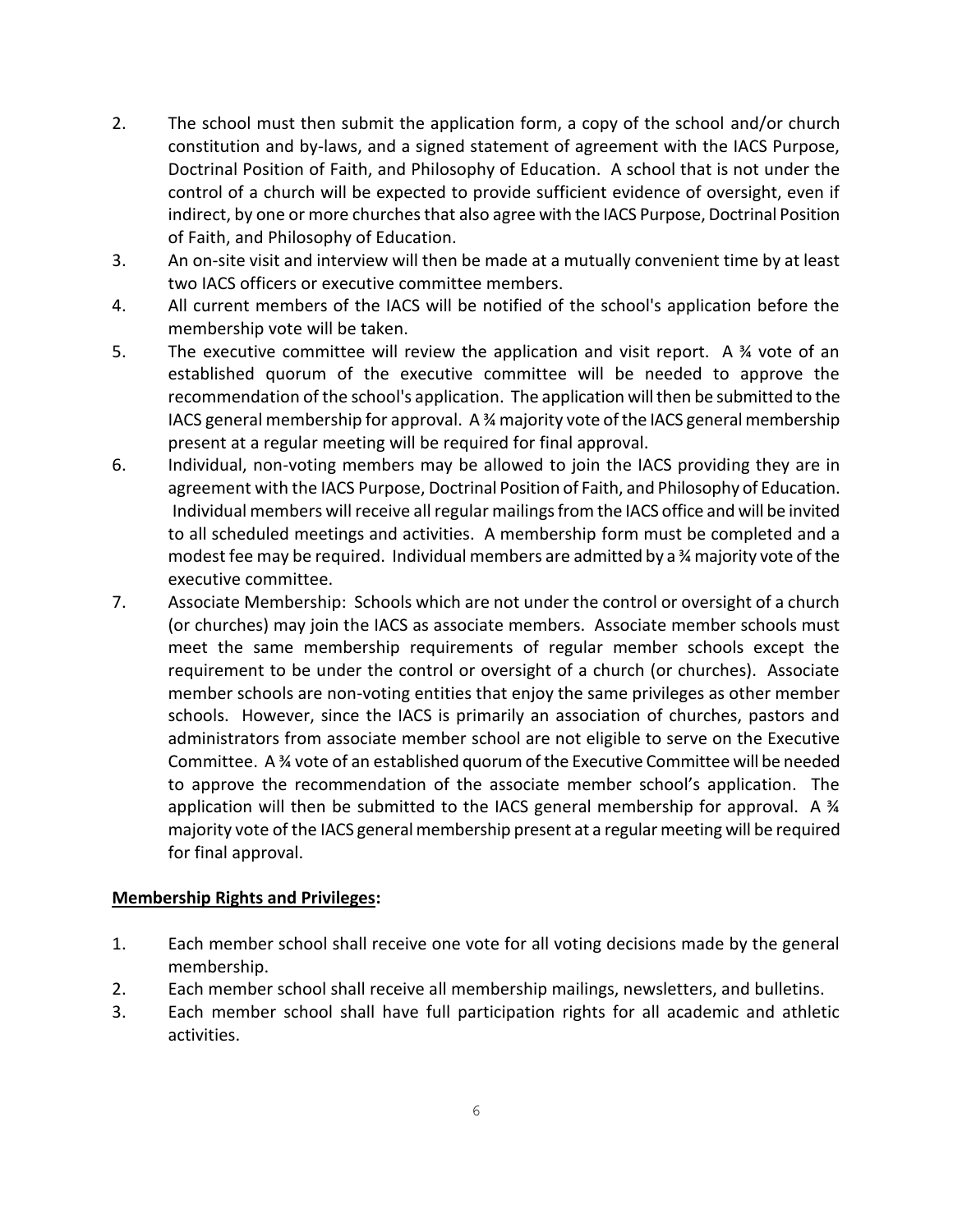- 4. Member schools can withdraw from the IACS at any time by notifying the IACS office. Membership duesfor the entire school year must be paid. No refunds will be available for those withdrawing during the year.
- 5. Each new school shall be accepted on a provisional membership basis its first year in IACS.

# *Article VI: Governing Board and Decision-Making Policies*

# **General Membership**

The IACS general membership is composed of all member schools of the IACS. Each school has one vote on issues that relate to finances, election of officers, membership, and amendments to the Articles of Incorporation or the Constitution. The general membership shall meet at least four times per year as scheduled by the executive committee. Issues that come to a vote must be decided by a ¾ majority vote of those schools in attendance.

#### **Executive Committee**

The governing board of the IACS shall be called the executive committee and shall be composed of the following ten members:

- 1. Three pastors from IACS schools
- 2. Three administrators from IACS schools
- 3. The next three may be either pastors or administrators from IACS schools
- 4. One president who is also a pastor from an IACS school

The pastor and the administrator who receives the greatest number of votes along with the next highest vote recipient (either pastor or administrator) will be elected for a three-year term. Each year, three members will rotate off the board. A board member may serve two successive terms, after which he must rotate off the board for at least one year.

In the April IACS general meeting, nomination forms will be received from all present member schools desiring to recommend individuals for the executive committee. The executive committee will evaluate the nominations and submit the names of at least four pastors and four administrators each year for a membership vote. The pastor and the administrator who receives the greatest number of votes along with the next highest vote recipient (either pastor or administrator) will be elected for a three-year term. Schools will vote by mail (email) so that each school has an equal opportunity to choose the leadership of the IACS. Terms of office will begin June 1st and will end May 31st. The executive committee will seek to keep geographic considerations in mind so that every region of the state can be fairly represented on the executive committee. Other factors considered will be experience, faithfulness to meetings, participation in IACS activities and programs, and leadership qualities. Pastors and administrators from associate member schools are not eligible to serve on the Executive Committee.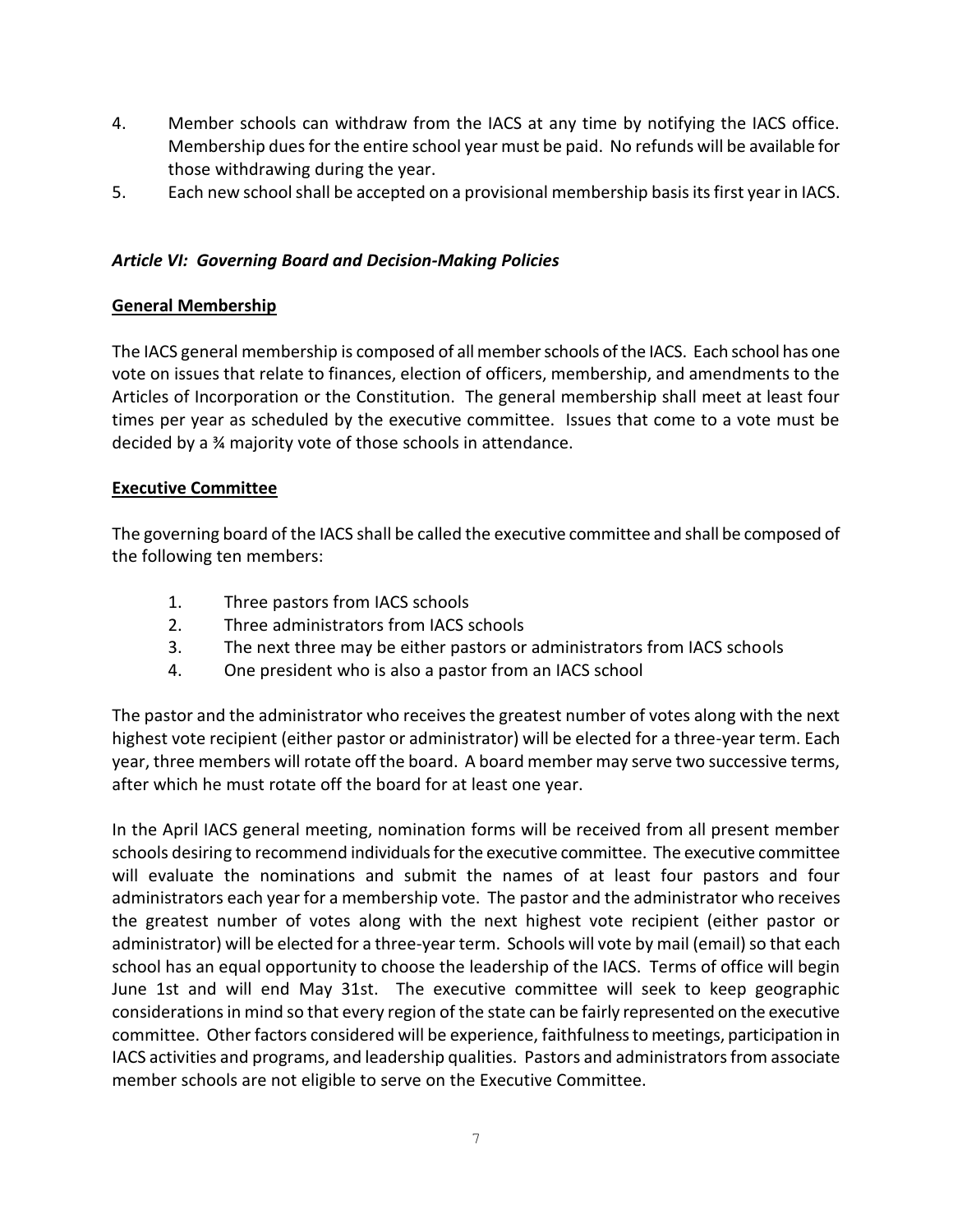All nominees must be from an IACS member school for at least one year prior to their nomination. If a vacancy occurs during a term, the executive committee shall nominate at least three individuals to the general membership for a vote. The one selected will serve out the remaining term of the vacancy. The names of all nominees shall be announced by mail (email) before the vote takes place.

The executive committee is responsible to elect the president, vice-president, executive director, and athletic director of IACS. The executive committee, by ¾ majority vote, may remove any of the foregoing officers at any time it believes the best interest of IACS will be served thereby. The executive committee shall direct all policy developments of the IACS and assure that all IACS activities and programs conform to the purpose, philosophy, doctrinal statement of faith, and constitutional guidelines of IACS. At least 60% of the executive committee is required at any meeting for a quorum to be established.

# **President**

The president shall be elected by the executive committee and shall serve a three-year term. He may serve two successive terms but then would not be eligible to serve again as president for at least three years. A presidential nominee must serve on the executive committee before he is eligible for the office of president. Only pastors can be voted in as the president of IACS. When a president's term is expired, the executive committee must determine at least three names for the next term. All nominees must be present or past members of the executive committee. A majority ballot vote of the executive committee will determine the IACS president. If a vacancy occurs, the executive committee will nominate three individuals to fill the vacancy, and a ballot vote by the executive committee will determine a new president to complete the previous president's three-year term.

The president of IACS is directly responsible to the executive committee, the governing board of the IACS. The president is to chair each executive committee meeting and all general membership meetings. He is responsible to oversee the executive director and athletic director in their various responsibilities, including all IACS activities and programs. In case of absence, the vice-president will chair any particular meeting. The president is a full voting member of the executive committee.

#### **Vice-President**

The vice-president shall be elected by the executive committee and shall serve a one-year term. He may serve two successive terms but then would not be eligible to serve again for one year. The vice-president must be one of the pastor members of the executive committee. The vicepresident is responsible to chair all meetings when the IACS President is absent. He shall also act as Treasurer and have the authority and responsibility to closely examine the financial report and income statement, to review the IACS check register for salary and all other payments, and any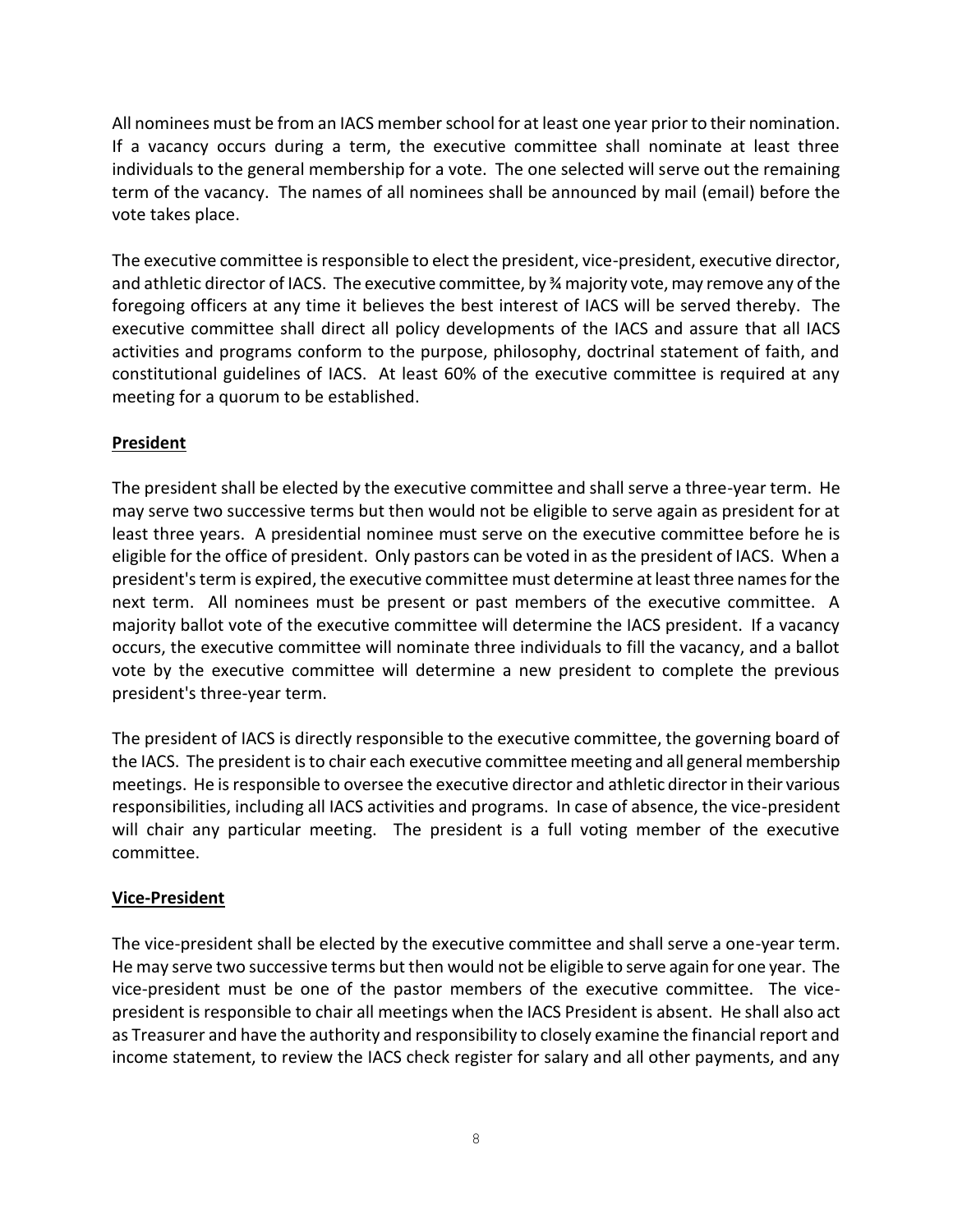other financial transactions of the IACS. The Vice President shall not be from the same ministry as the Executive Director.

# **Executive Director**

The executive committee will elect an executive director by majority vote. There is no specific length of office for the executive director. His general responsibilities will include the management of the IACS office, coordination of all IACS services, organization of meetings and conventions, oversight of athletic programs, coordinator of academic and fine arts tournaments, collection and distribution of legislative and legal information, and periodic newsletters. The executive director is directly responsible to the president of IACS. He is to attend all executive committee meetings as a non-voting participant.

# **Athletic Director**

The executive committee shall appoint an individual to serve as athletic director. There is no specific length of office for this position. His responsibilities will include the oversight of all athletic conferences, the setting up of all tournaments, the chairing of all athletic committee meetings, and the handling of any organizational matters related to athletics. He is to attend all executive committee meetings as a non-voting member in order to inform the committee of all IACS athletic issues and activities. The athletic director is directly responsible to the executive director and president of IACS.

# *Article VII: IACS Disciplinary Procedures*

A "point of inquiry" will be the official means by which a member school can question another IACS school's actions or relationships that would violate the established guidelines of the IACS constitution. It is understood that the IACS is not a policing agency to deal with every disagreement that comes along; but, it will handle situations that threaten the testimony of the IACS, the freedom of the IACS to operate, and violations of the IACS constitution. The specific procedures for filing a point of inquiry are as follows:

- 1. Prior to filing a point of inquiry, the pastors of the schools involved should seek to meet together to resolve the question. If in this meeting it appears that the IACS guidelines and policies are being violated, a school can proceed to file a point of inquiry with the IACS office. As much as possible, schools should seek to resolve disagreements between themselves in a private, quiet, and Christian manner.
- 2. A point of inquiry may only be filed by a pastor or administrator (with his pastor's approval) who has been a member of the IACS for at least one year.
- 3. A point of inquiry must be made in writing within 45 days of the incident in question.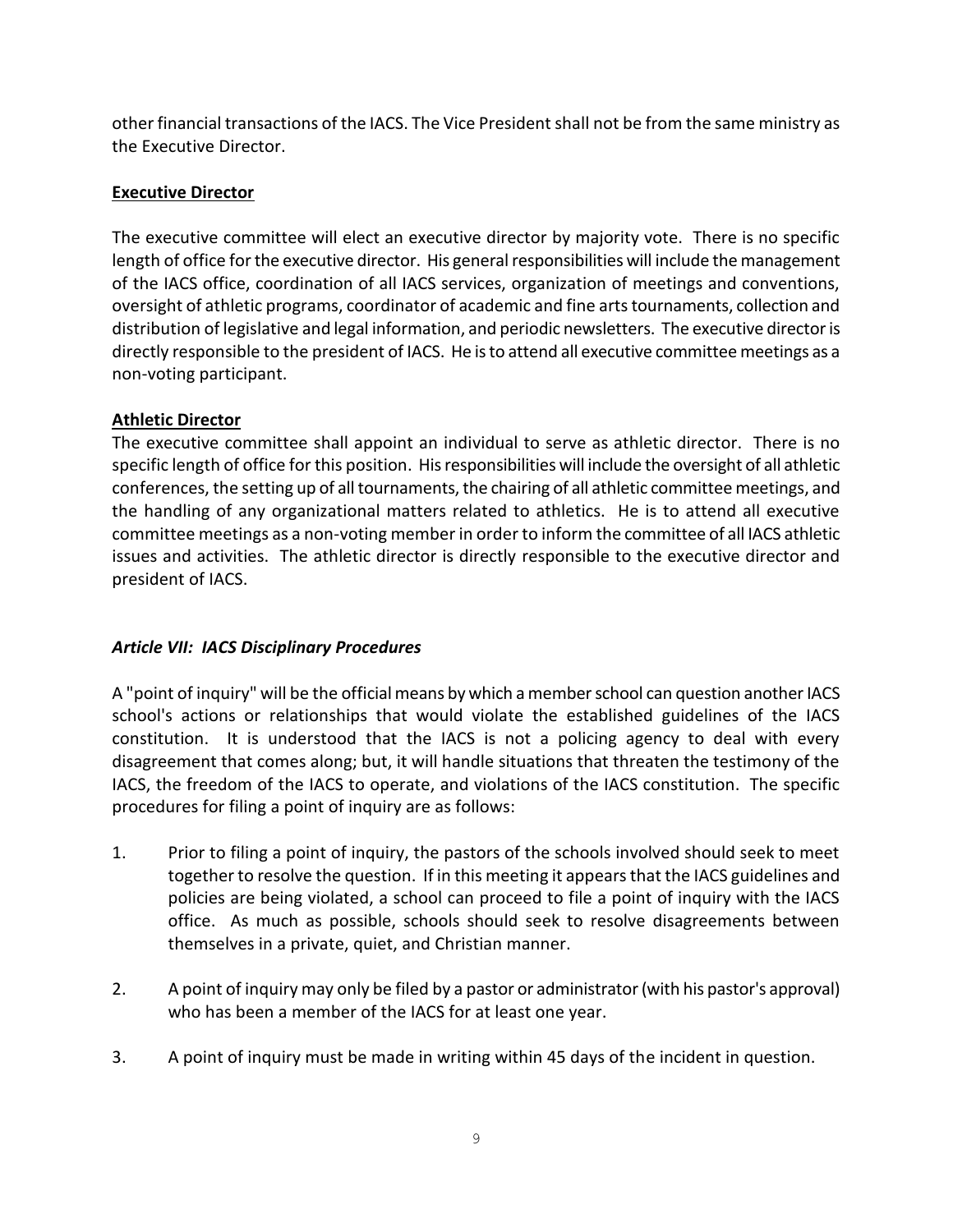- 4. The IACS office will contact the school in question and ask for a written response to the filed point of inquiry.
- 5. The executive committee will evaluate the point of inquiry. At least 34 of the executive committee must be in attendance to discuss a filed point of inquiry.
- 6. A meeting shall be scheduled where all parties related to the point of inquiry shall be required to attend. At least one week advanced notice shall be given of the meeting and any postponement can only be made by a majority vote of the executive committee. The executive committee shall hear both sides of the issue, ask any questions necessary, and then adjourn to make a decision. A written decision will be mailed after a ¾ majority vote of the executive committee. The decision will be communicated to all member schools if the decision affects a school's membership in the IACS or association with other IACS schools. As the elected leadership of the IACS, the executive committee has the authority to make decisions on points of inquiry and to even dismiss a school if it deems that the school has violated the established policies, beliefs, and requirements of the IACS either in letter or in spirit. The attitude and response of the offending school will be a large factor in this decision making process.
- 7. The executive committee may render a judgment in the form of one or more of the following:
	- a. Dismissal of the point of inquiry
	- b. Official written reprimand
	- c. Denial of participation in a particular IACS event or activity for a specified length of time
	- d. Probation for a specific period of time
	- e. Dismissal from membership in the IACS
- 8. It is understood that the IACS is a fellowship of believers. If at any point, a member school institutes a legal proceeding in this process, the member school will be dismissed immediately from the IACS.
- 9. If a school involved in a point of inquiry fails to attend the scheduled meeting or to respond to the written request for clarification, the executive committee will proceed with the hearing and render a decision based on the information at hand.
- 10. If a point of inquiry is filed against an individual person employed by an IACS school, the above procedures will be followed as well. The individual in question must be accompanied by his pastor or administrator throughout the entire process.